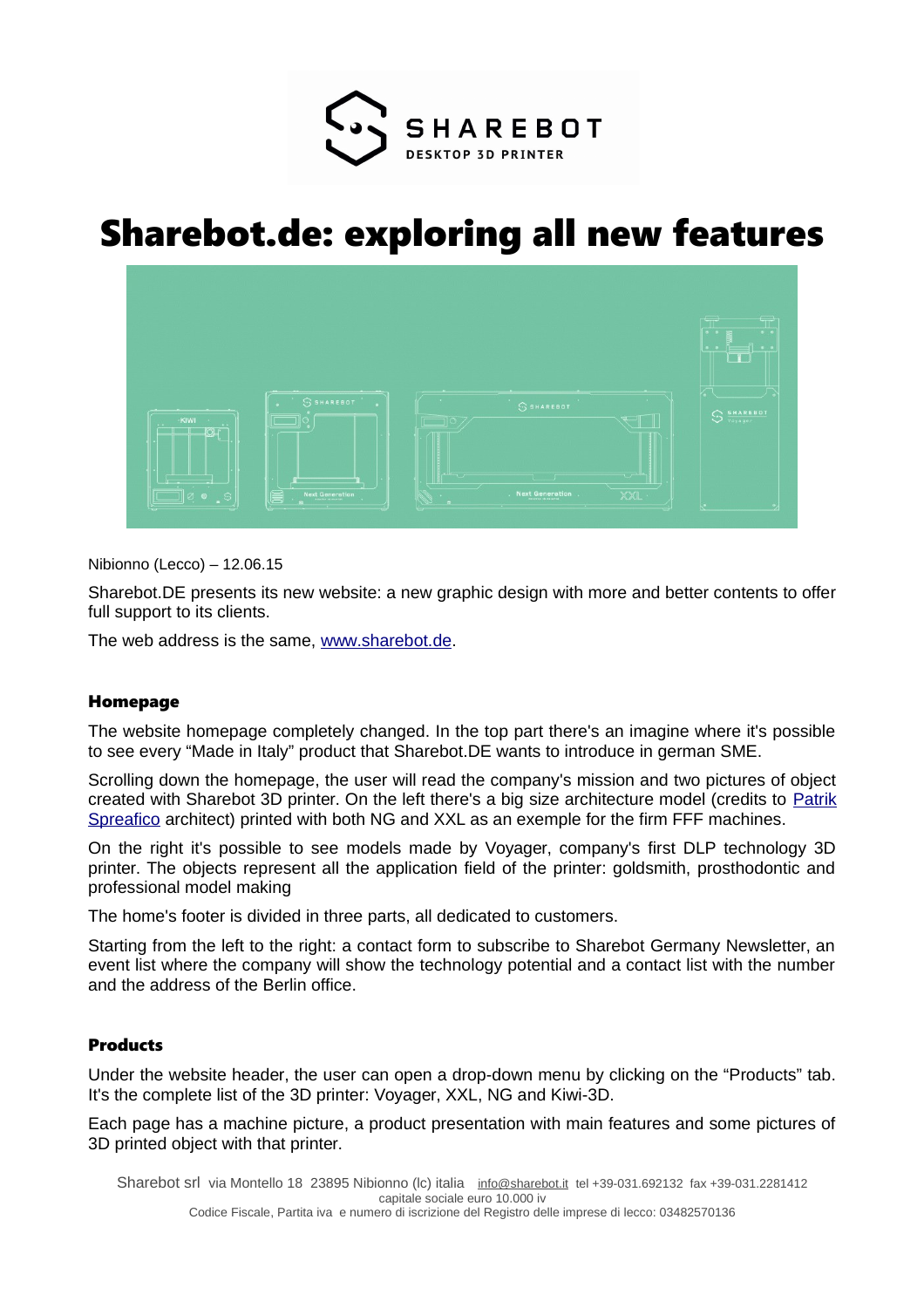

The Voyager page has many different pictures of printed model because of the great difference between different resins developed by Sharebot R&D deparment.

Technical details are available for every printer as there are many different downloadable files available, like manuals, slicing softwares and profiles, to improve the customer 3D printing experience.



#### **Materials**

The website materials section has been separated in two different section: 3D printing filaments and DLP resins.

The filaments page has a description of every Sharebot filament like PLA-S, ABS-HF and TPU. These materials are intended to be used with one of the FFF 3D printer. Because of this, we add a link to the filaments page on every machine page.

Sharebot R&D is developing different resins, each one destinated to be used by a specific application field. The resins page has a presentation of: Share-HT, Share-IC, Share-EL, Share-CE e Share-GP.

#### Academy and FAQs

Sharebot.DE wants to be able to offer formation and a good customer service to its clients. There two different tab dedicated to those themes.

The Academy page is dedicated to the courses held by Sharebot experts in german. The courses will create a solid 3D printing culture in Germany, helping customers to optimize their experience to obtain high quality and professional level 3D prints.

FAQs page will serve the main front page to give technical support to german users. There are many different subjects: uging the second extruder, trick that can be done during the printing process and many others advices.

Sharebot srl via Montello 18 23895 Nibionno (lc) italia [info@sharebot.it](mailto:info@sharebot.it) tel +39-031.692132 fax +39-031.2281412 capitale sociale euro 10.000 iv Codice Fiscale, Partita iva e numero di iscrizione del Registro delle imprese di lecco: 03482570136